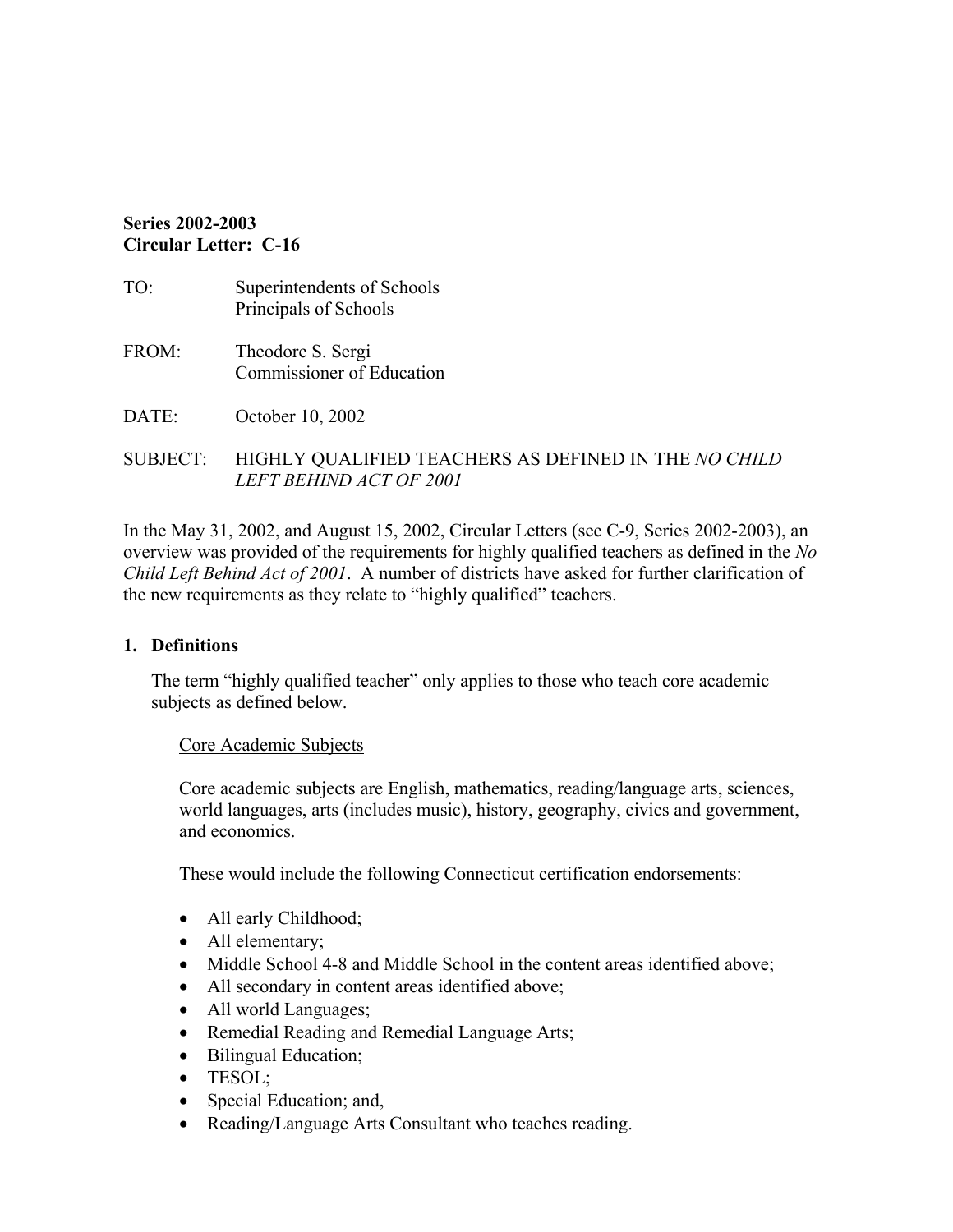#### Highly Qualified Teachers

"A highly qualified teacher holds full state certification as a teacher (including certification through alternative routes) or has passed a state teacher licensing exam and holds state certification."

Those teachers new to the profession (no public school teaching experience), who are teaching core academic subjects, must:

- Hold at least a bachelor's degree; **and**
- At the elementary level, demonstrate by passing a state test on subject knowledge and teaching skills in reading/language arts, writing, mathematics and other areas of the basic elementary school curriculum (in Connecticut, this is PRAXIS I in reading, writing and mathematics and PRAXIS II elementary tests);
- At the middle and high school levels, demonstrate a high level of competency by: passing a state test in each academic subject in which the teacher teaches (PRAXIS II or the American Council on the Teaching of Foreign Languages [ACTFL]); or have successfully completed, in each academic subject in which the teacher teachers an undergraduate major or a graduate degree or coursework equivalent to an undergraduate major or advanced certification or credentials.

Those teachers not new to the profession and teaching core academic subjects must:

- Hold at least a bachelor's degree; **and**
- Meet the applicable requirements in the paragraph above; **or**
- Another alternative is based on the teacher's demonstration of competence in all the core academic subjects taught based on a "high, objective, uniform state standard of evaluation." If your district teacher evaluation system is based on the Connecticut teacher evaluation and professional development guidelines, was reviewed and critiqued using the Department's Peer Review process in 2001, and the evaluation includes subject matter knowledge assessment, then this standard will have been met (pending the United States Department of Education approval). Districts would particularly need to evaluate the subject matter competence, based on the *Common Core of Teaching,* using both the: 1) foundational skills and competencies; and 2) the discipline-based professional standards, of teachers teaching core academic subjects who are working under a 1-8, PreK-8 or 4-8 middle school endorsement.

"A teacher is not highly qualified if certification requirements were waived on an emergency, temporary or provisional basis."

Based on Connecticut's certification rules, teachers teaching the core academic subjects working under the following certificates/permits are not highly qualified according to the federal definitions:

- Durational Shortage Area Permit (DSAP);
- Temporary Authorization for Minor Assignment;
- Nonrenewable Interim Initial Education Certificate;
- Nonrenewable Interim Provisional Education Certificate;
- Interim Initial Education Certificate;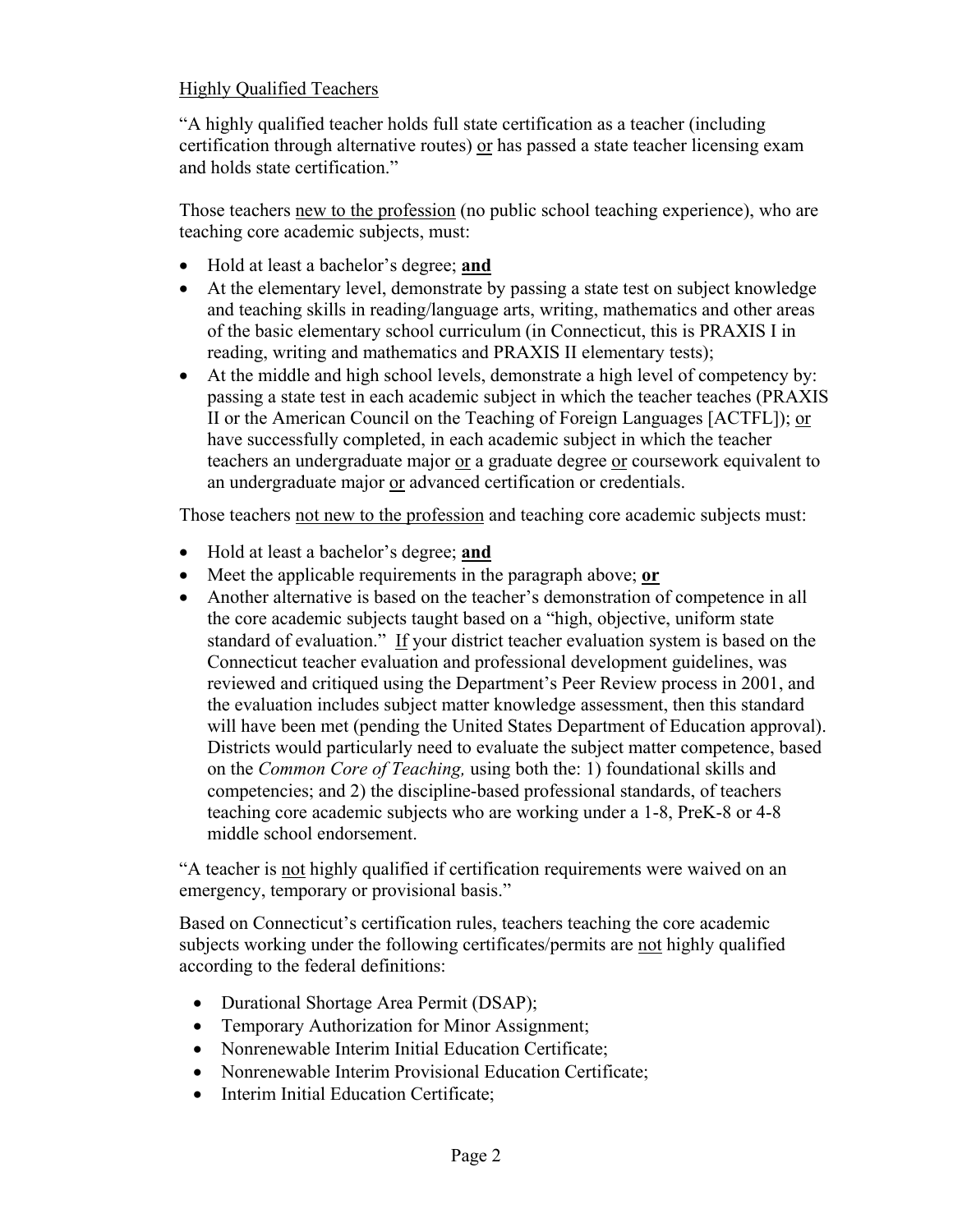- Interim Provisional Education Certificate;
- Limited Extended Authorization for Early Childhood;
- Substitute Teacher Authorization-Long Term; and,
- Any certified teacher not teaching in his/her endorsement area. (Certification regulations require teachers to teach only in their endorsement area(s) unless a temporary authorization for minor assignment has been requested and approved.)

## **2. Requirements for Newly Hired and Current Teachers**

## Newly Hired Teachers in Title I Schools and Programs: 2002-2003

- A local educational agency (LEA) must ensure that all teachers hired after the first day of the 2002-2003 school year to teach core academic subjects in a school or program supported with Title I funds are highly qualified.
- This includes teachers teaching core academic subjects in a "targeted assistance school" who are paid with Title I funds **or** all teachers teaching core academic subjects in a Title I "schoolwide" program school, regardless of funding.

#### All Teachers of Core Academic Subjects: 2005-2006

Not later than the end of the 2005-2006 school year, each state that receives Title I funds must ensure that all teachers in the state who teach core academic subjects are highly qualified. This includes all school districts and all schools regardless of receipt of ESEA federal funds.

## **3. State Requirements for Highly Qualified Teachers**

- A State Plan must be developed to ensure that all teachers in the state teaching in core academic subjects are highly qualified by the end of the 2005-2006 school year; and,
- The State Plan must establish annual, measurable objectives for each LEA and school that include, at a minimum, an annual increase in the percentage of teachers highly qualified and that these teachers are receiving high quality, job-embedded professional development. The ultimate goal of meeting federal expectations is that 100 percent of all teachers teaching in core academic subjects are highly qualified by the end of the 2005-2006 school year and beyond. An LEA that receives Title I funds is responsible for developing an action plan to annually increase the percentage of highly qualified teachers.

## **4. Notification of Parents**

## Parental Requests

At the beginning of each school year, LEA's that receive Title I funds must notify the parents of all children in a school or program supported by Title I funds, that they may request information regarding the professional qualifications of the students' classroom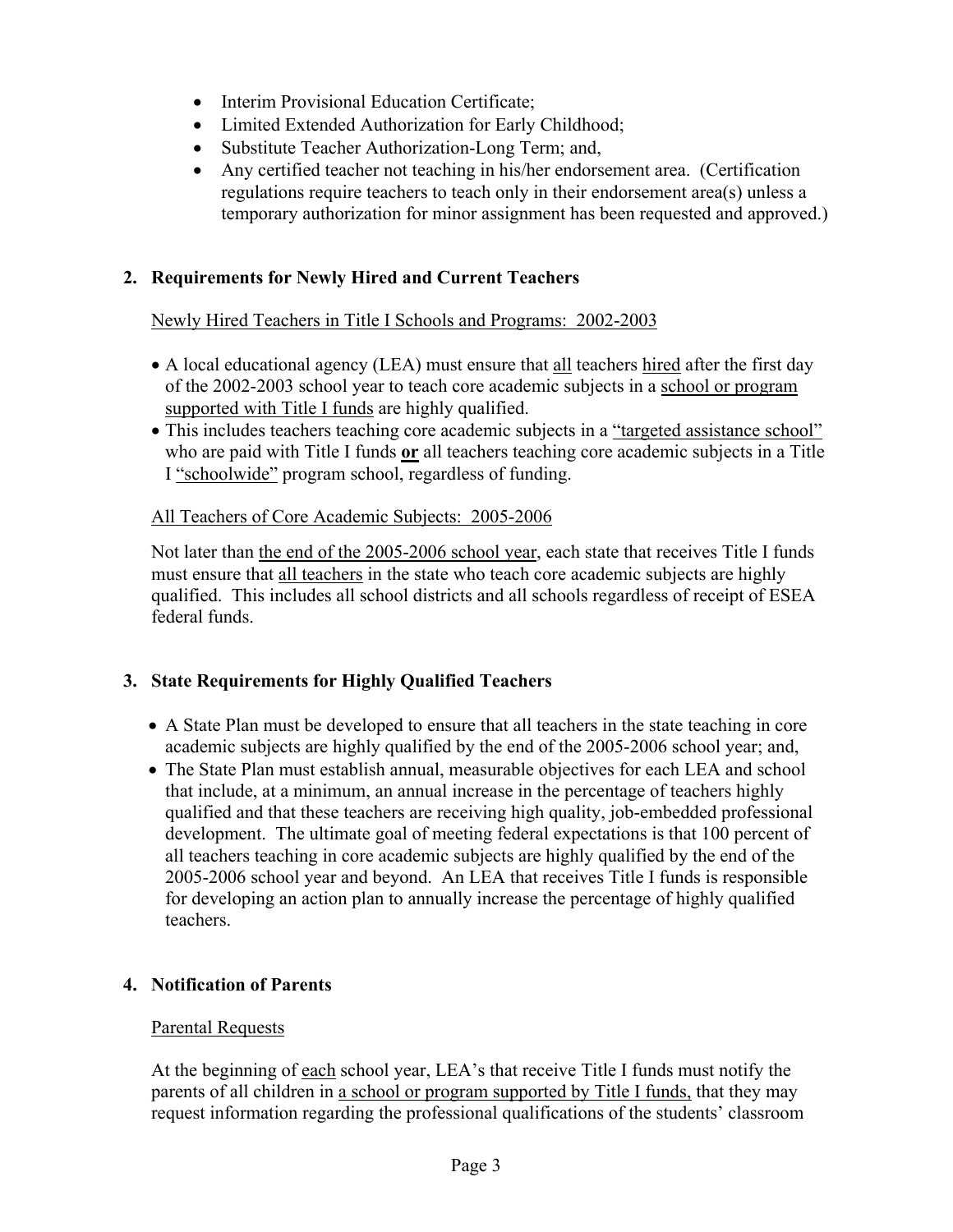teachers. Upon request, this information must be provided in a timely fashion and include, at a minimum:

- Whether the teacher has met state qualifications and certification criteria for the grade level and subject areas taught;
- Whether the teacher is teaching under a DSAP, Minor Assignment, Limited Extended Authorization, Interim certificates or long-term substitute permit;
- Whether the teacher is teaching out of endorsement area;
- The baccalaureate degree major and any other graduate certification or degree held by the teacher and the field of discipline of the degree; and
- Whether the child is provided services by paraprofessionals and, if so, their qualifications. (Please see the attached Sample A form for your use at your discretion—but, you must meet the requirements above.)

## Parental Right to Know

A school district receiving Title I funds with a school or program supported by Title I funds must provide to each individual parent:

- Information on the level of achievement of their child on the CMT or CAPT (Individual Student Reports for CMT or CAPT [provided by Harcourt Educational Measurement] given to parents fulfills this requirement); and
- Timely notice that their child has been taught for four or more consecutive weeks by a teacher who is not highly qualified. (Please see Sample B.)

If you have questions or concerns, please contact Abigail L. Hughes, Associate Commissioner, Division of Evaluation and Research, at abigail.hughes@po.state.ct.us or Betty J. Sternberg, Associate Commissioner, Division of Teaching and Learning, at betty.sternberg@po.state.ct.us.

TSS:ahe

Attachments: Sample Form Sample Letter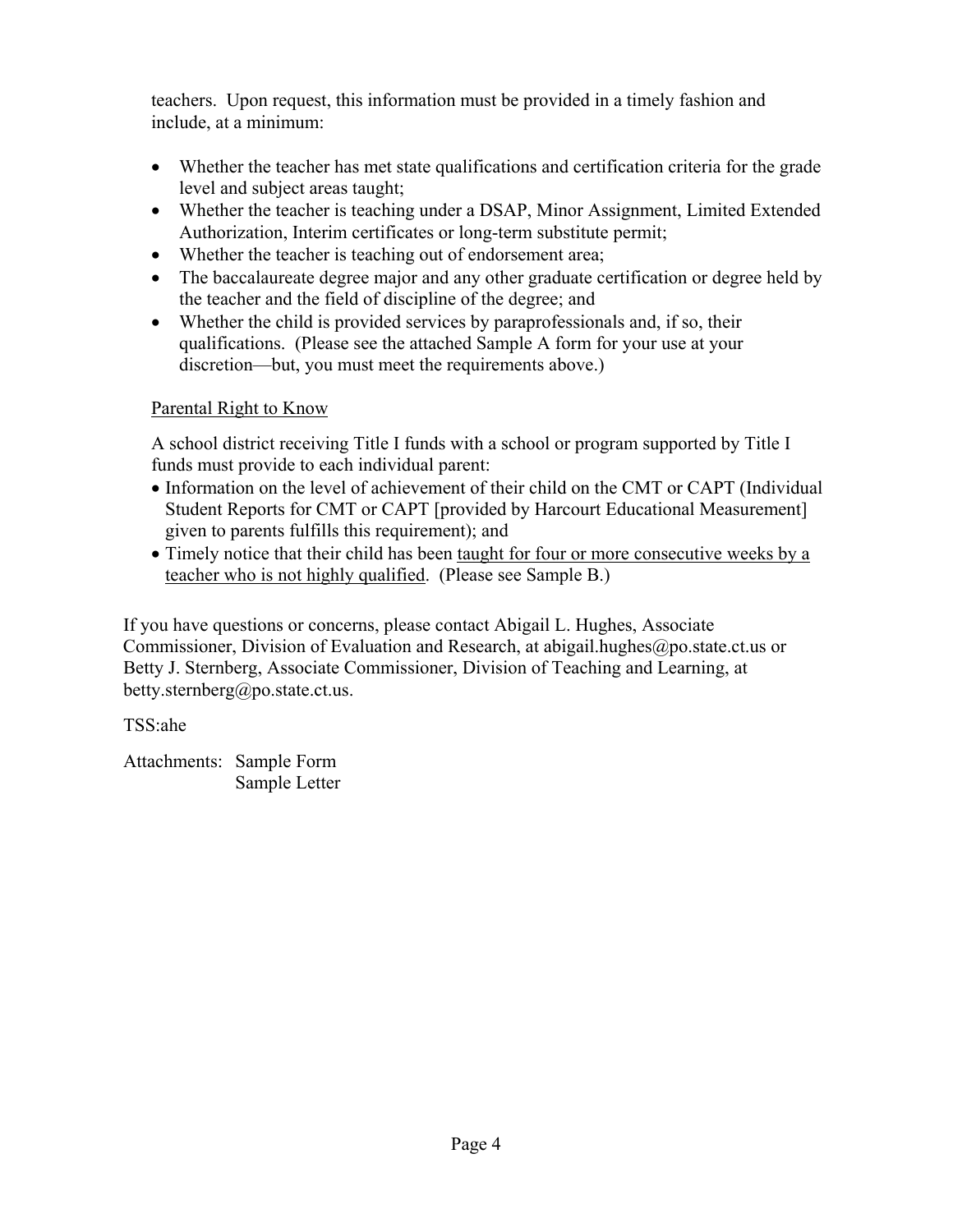# **SAMPLE A**

## **TEACHER QUALIFICATIONS**

|                                             |                                                                                                                                                                                                                                                                                                                                                                                                                                                                                                                                                                                                                                                                                                                                                                                                                                                                                                                                                                                                                                                                                                                                                                                                                                                                                                                                                                                                                                                                                                                                                                                        | <b>SCHOOL YEAR:</b>                                                                                                                                                                                                                                                           |
|---------------------------------------------|----------------------------------------------------------------------------------------------------------------------------------------------------------------------------------------------------------------------------------------------------------------------------------------------------------------------------------------------------------------------------------------------------------------------------------------------------------------------------------------------------------------------------------------------------------------------------------------------------------------------------------------------------------------------------------------------------------------------------------------------------------------------------------------------------------------------------------------------------------------------------------------------------------------------------------------------------------------------------------------------------------------------------------------------------------------------------------------------------------------------------------------------------------------------------------------------------------------------------------------------------------------------------------------------------------------------------------------------------------------------------------------------------------------------------------------------------------------------------------------------------------------------------------------------------------------------------------------|-------------------------------------------------------------------------------------------------------------------------------------------------------------------------------------------------------------------------------------------------------------------------------|
|                                             |                                                                                                                                                                                                                                                                                                                                                                                                                                                                                                                                                                                                                                                                                                                                                                                                                                                                                                                                                                                                                                                                                                                                                                                                                                                                                                                                                                                                                                                                                                                                                                                        |                                                                                                                                                                                                                                                                               |
|                                             |                                                                                                                                                                                                                                                                                                                                                                                                                                                                                                                                                                                                                                                                                                                                                                                                                                                                                                                                                                                                                                                                                                                                                                                                                                                                                                                                                                                                                                                                                                                                                                                        |                                                                                                                                                                                                                                                                               |
|                                             | <b>CERTIFICATION STATUS:</b><br>Full state certification for grade level and subject taught.<br>Durational Shortage Area Permit: (minimum of a Bachelor's degree, 12 semester hours<br>of credit in subject taught, passed basic skills test; must complete all certification<br>requirements within three years).<br>Minor Assignment: Holds full certification in a different—but often related—subject and<br>may teach no more than two periods a day in non-certified subject (holds state<br>certification in another subject, minimum of 12 semester hours of credit in subject taught;<br>must complete all certification requirements within two years).<br>Non-Renewable Interim Certificate: Valid one year (meets all certification requirements<br>except for state tests).<br>Interim Certificate: Valid one year, renewable one year (meets all certification<br>requirements except for required course in special education).<br>Limited Extended Authorization for Early Childhood: (minimum of 10 months teaching<br>experience under Early Childhood certificate [nursery to Grade 3]; may teach in Grades<br>4-6, minimum 12 semester hours of credit in elementary education; must complete all<br>certification requirements within two years.)<br>Holds Connecticut certification but not for grade level or subject taught.<br>Long-Term Substitute Permit: Valid for one year (holds a bachelor's degree and has 12<br>semester hours of credit in the subject taught).<br>Regular Substitute Teacher: May not teach in the same classroom more than 40 days |                                                                                                                                                                                                                                                                               |
|                                             |                                                                                                                                                                                                                                                                                                                                                                                                                                                                                                                                                                                                                                                                                                                                                                                                                                                                                                                                                                                                                                                                                                                                                                                                                                                                                                                                                                                                                                                                                                                                                                                        |                                                                                                                                                                                                                                                                               |
| PARAPROFESSIONAL:<br>(Please check one box) |                                                                                                                                                                                                                                                                                                                                                                                                                                                                                                                                                                                                                                                                                                                                                                                                                                                                                                                                                                                                                                                                                                                                                                                                                                                                                                                                                                                                                                                                                                                                                                                        | (identify field of<br>discipline)<br><u> 1989 - Johann John Stone, mars eta bainar eta bainar eta baina eta baina eta baina eta baina eta baina eta b</u><br>$\Box$ Your child is receiving services by a paraprofessional.<br>Qualifications:<br>Highest Level of Education: |
|                                             |                                                                                                                                                                                                                                                                                                                                                                                                                                                                                                                                                                                                                                                                                                                                                                                                                                                                                                                                                                                                                                                                                                                                                                                                                                                                                                                                                                                                                                                                                                                                                                                        | Years of Experience:                                                                                                                                                                                                                                                          |
|                                             |                                                                                                                                                                                                                                                                                                                                                                                                                                                                                                                                                                                                                                                                                                                                                                                                                                                                                                                                                                                                                                                                                                                                                                                                                                                                                                                                                                                                                                                                                                                                                                                        |                                                                                                                                                                                                                                                                               |
|                                             |                                                                                                                                                                                                                                                                                                                                                                                                                                                                                                                                                                                                                                                                                                                                                                                                                                                                                                                                                                                                                                                                                                                                                                                                                                                                                                                                                                                                                                                                                                                                                                                        | $\Box$ Your child is not receiving services by a paraprofessional.                                                                                                                                                                                                            |